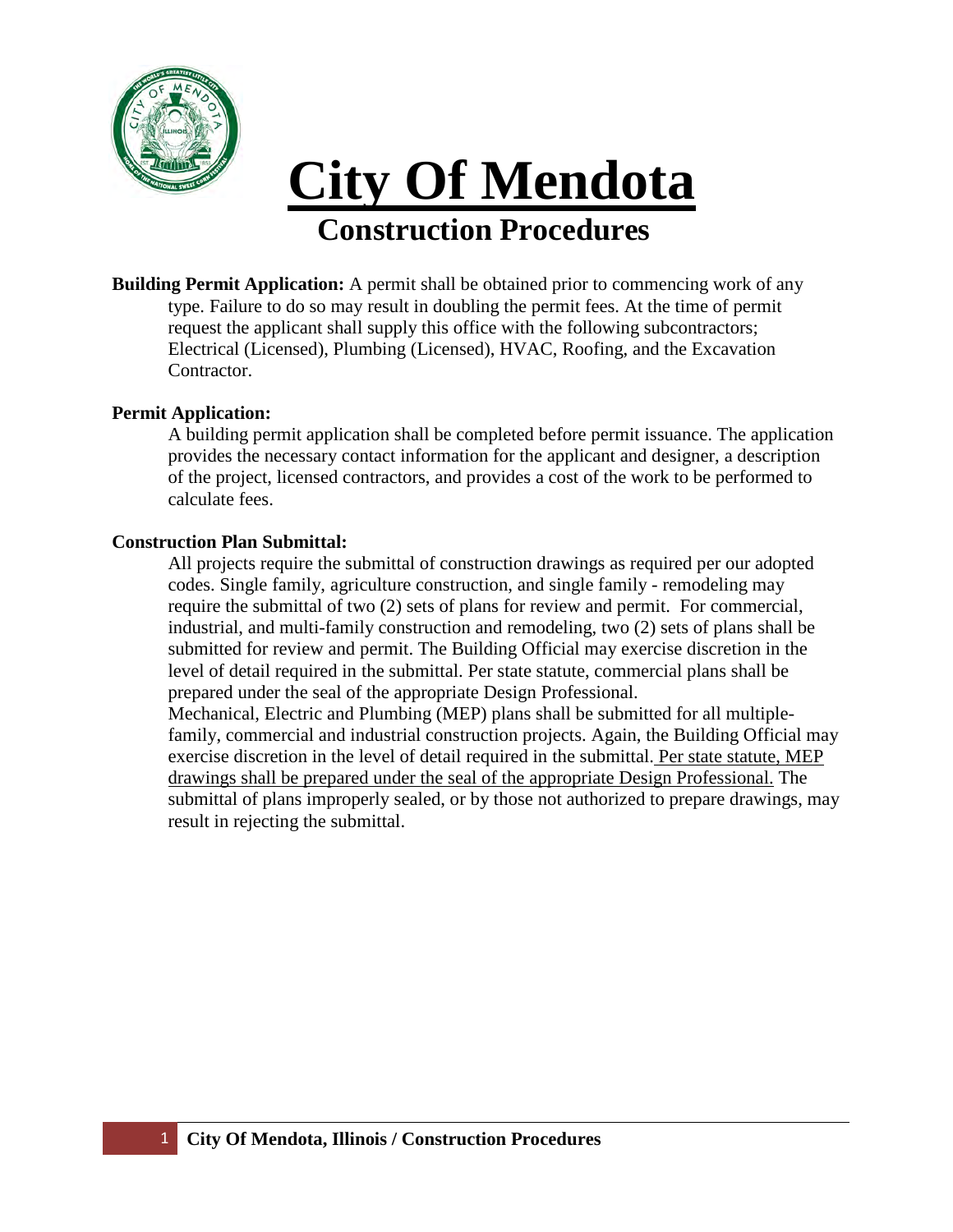### **Plan Review Procedures:**

Submittals shall be made directly to the Building Department, and the plans will be routed to the appropriate City departments for review. Plans should not be submitted to individual departments. Upon receiving satisfactory responses to all plan review comments and the completion of an application, permits may be issued for construction. The review process will attempt to identify any major code deficiencies based on the level of detail provided in the submittal.

Listed below is an itemized list for construction submittals. Please be advised this list is not all-inclusive and further plans or details may be required or requested to complete a review and issue permits. Please be advised the turn around time for a plan review is based on the completeness of the plan submittal, and the seasonal workload. A plan submittal applicant should recognize seasonal or weather demands when considering an expected start date for construction.

**Construction Plan Submittals by Discipline:** Certain plans must be submitted for every construction project involving the expansion of a building or a site. Listed below is information that may need to be included on a submittal, although the list is not all inclusive. Again, for commercial, multifamily, and industrial projects plans shall come under the appropriate Design Professional seal.

## **Site Plan Information:**

- Plans shall be of an architectural or engineering scale.
- All lot and building dimensions, all setback dimensions from property lines.
- All existing structures, lot drainage information.
- Floodplain or floodway hazard information.
- Proposed, or existing, accessory structure locations.
- Sanitary and storm sewer, water service size material, and location.
- Water meter location, or meter room.
- All utility and drainage easements.
- Curb cut, driveway and parking space, loading areas.
- Mechanical equipment, refuse storage, freestanding sign locations.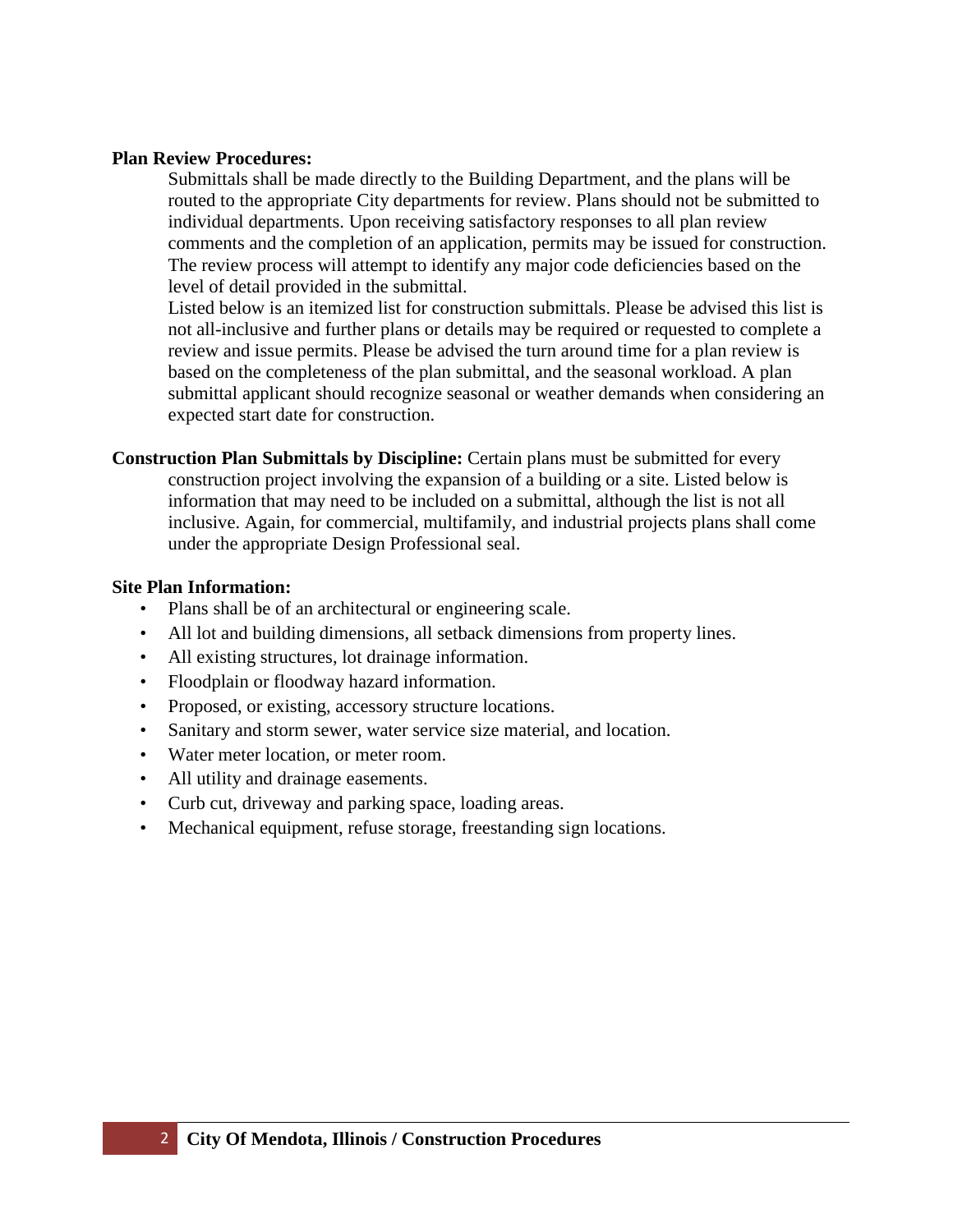## **Building Plans:**

- Plans shall be of an architectural or engineering scale.
- Identify Use Group and Construction Type.
- All necessary building dimensions are to be identified.
- Building design loads shall are to be noted on the plans.
- Foundation, Piers, Caissons, Grade Beams
- Floor plans, Means of Egress paths, and exits.
- Stair geometry, guardrail and handrail details.
- Door, window, wall, floor covering schedules.
- Structural elements (wood, steel, concrete, glazing, etc.)
- Fire resistive assemblies and or ratings, UL Designs
- Shop drawings for prefabricated building elements.
- Building exterior or façade elevations.

## **Mechanical Plans:**

- Outdoor air schedule.
- Exhaust fan location with fan size and termination location.
- Combustion air opening size and location.
- Return and supply air duct size, material and sealing means.
- Damper specifications, size, and location.
- Appliance size, location, and ratings.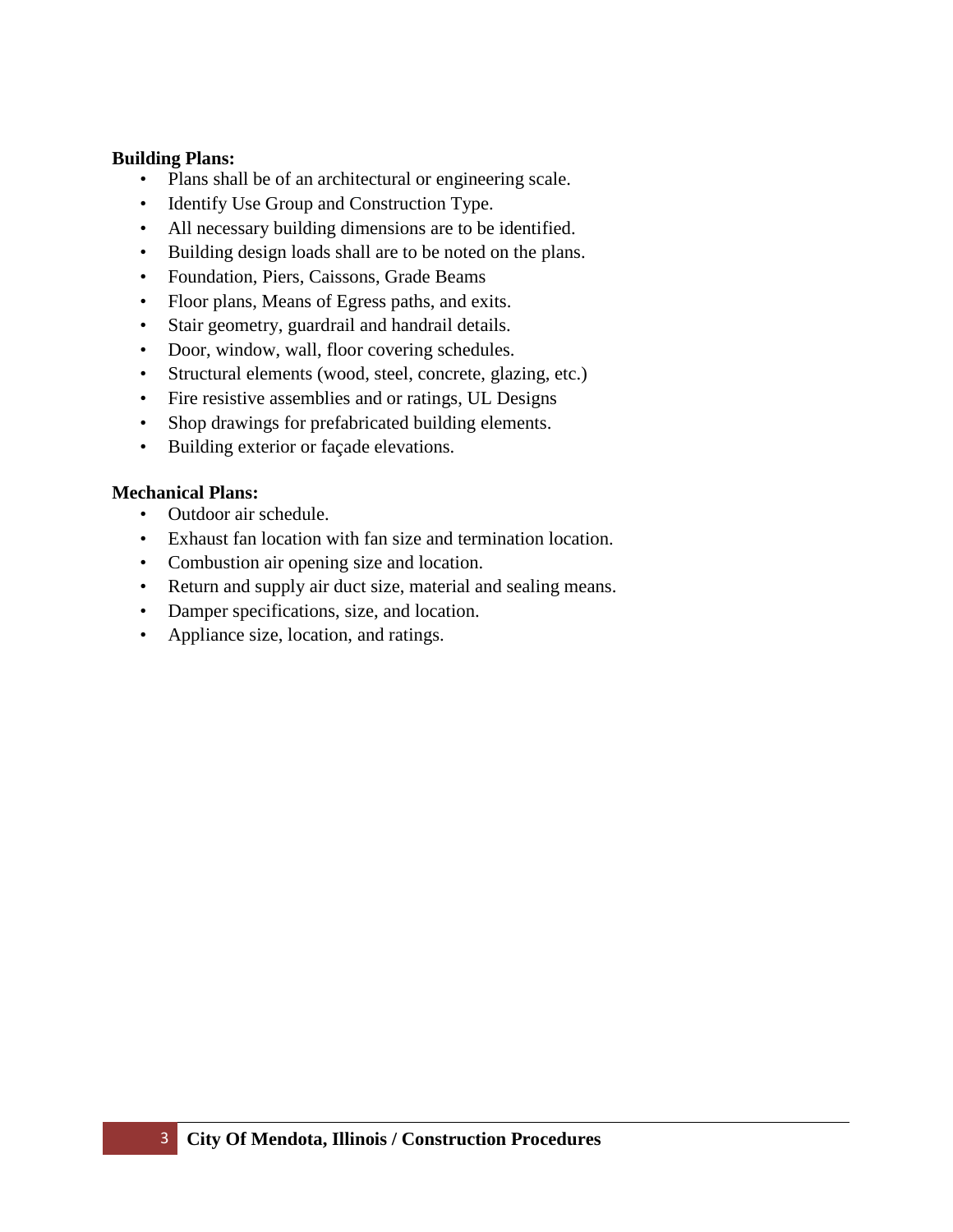# **Electric Plans Lighting:**

- International Energy Conservation Code 2015 compliance is required in the State of Illinois and all plans submitted shall include supporting documents demonstrating compliance.
- A Comcheck showing watts/square foot for illumination along with the page showing fixture type (please use the same nomenclature on the plans as on the Comcheck), lumens, lamp type, and amp draw.
- Cut sheets for lighting controls (occupancy sensor switches, or in the ceiling). If dual level light switches are being used, please make it clear on the plans.
- Disconnects required per NEC 410.130(G).
- Type of disconnect and location should be specified.
- All plans should specify fixture type, lamp, and amperage draw.

# General:

The available fault current should be shown for the service location to insure equipment is safe to be used. You may need to contact the utility for this information.

Specifications for all service entrance equipment including the number of meters and the size of related disconnects. The grounding electrode conductors location and size should be specified. All conduit sizes should be specified, and conductors sized.

On separately derived systems (transformers), the grounding electrode conductor and system bonding jumpers shall be sized and connection points were shown.

All panels should have the supply conductors and raceway specified. The plans should include a panel schedule showing each breakers use and size.

Device locations should be shown with the circuit numbers.

Please call regarding requirements for pools, hazardous locations, residential projects, and remodel proposals.

# **Plumbing Plans:**

- Plans stamped and signed by either an Architect, Mechanical Engineer, or a licensed plumber.
- Plans submitted by a licensed plumber shall bear his name, state and city plumbing license number, date of license expiration and signature.
- Floor plans shall depict the location of all of the plumbing fixtures, with room measurements and ADA and IAC information.
- Isometric drawings depicting drain, waste, triple basin, and vent piping installation, including type of pipe, size of all piping and fixture the piping serves.
- Domestic hot and cold water, type of pipe, size and fixture served.
- Backflow device information including type of device, system the device is serving, and detailed drawings of installation.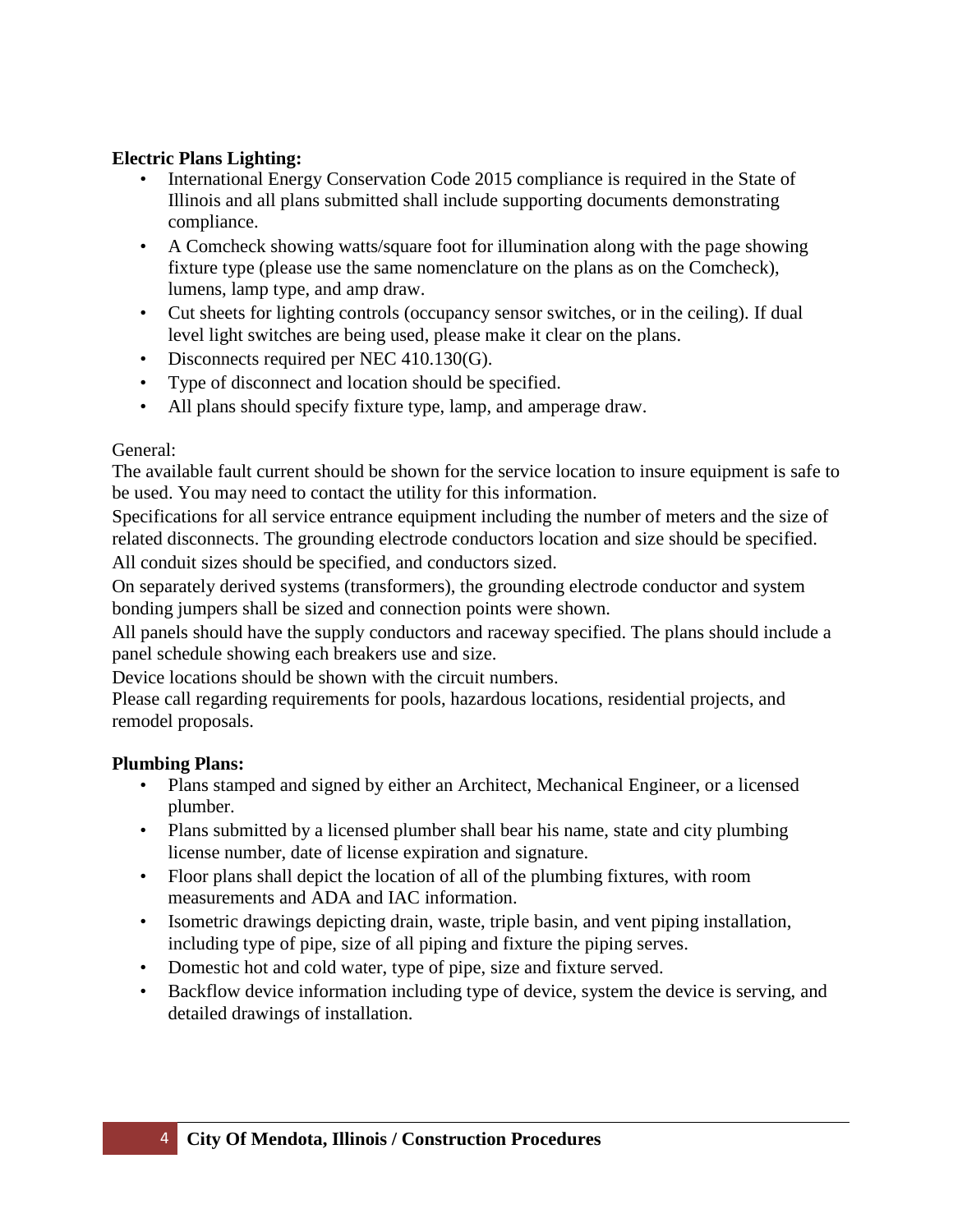## **Fire Protection Plans:**

- Two sets of plans shall be submitted, one for the Fire Department, and one for the Electrical Inspector. Plans must be stamped by a minimum NICET Level III Certified Technician.
- Fire alarm system plans must be submitted and approved showing all wiring, power, and back-up power supplies, and all initiating and notification, and actuation devices. Permits are required and should be obtained prior to work beginning. Time must be allowed for plan review of sprinkler and fire alarm drawings.
- Sprinkler System plans and hydraulic calculations must be approved, and a permit must be obtained from the Normal Fire Prevention Division.
- Alarm drawings must show the location of all panels, initiating, and notification devices. Cut sheets of device details shall be submitted along with load calculations for each alarm circuit.
- In assembly occupancies, a floor plan must be submitted, drawn to scale showing the arrangement of furnishings or equipment to the authority having jurisdiction, by the building owner, manager, or authorized agent to substantiate conformance with the provisions of Life Safety Code and to determine occupant loads.
- Permits are required and should be obtained prior to work beginning. Time must be allowed for plan review of sprinkler and fire alarm drawings.
- Sprinkler System Permits are issued by the Building Inspector, and Alarm System Permits are issued by the Electrical Inspector.

**Required Inspections:** The applicant is responsible to schedule required inspections and should allow 24 hours notice whenever possible. Inspections are performed by the City of Mendota, Building Department Staff or a licensed professional hired by the City, Contractor or Property Owner at the sole discretion of the City. Inspections will be performed as quickly as possible, but the city does reserve the right of 24-hour notification. Below are the inspections that may be required. A final determination will be made upon plan review and issuance of the building permit.

## **Building Inspections:**

- Site Prior to any type of excavation a site.
- Footing Prior to pouring concrete for footings.
- Foundation Performed prior to backfilling of the structure.
- Framing Performed prior to insulation or drywall.
- Grading Confirms compliance with the drainage plan.
- Final Inspection prior to building occupancy.

## **Mechanical Inspections:**

- Gas Piping Prior to drywall.
- HVAC Rough-In Prior to insulation or drywall.
- Final Inspection prior to building occupancy.
- •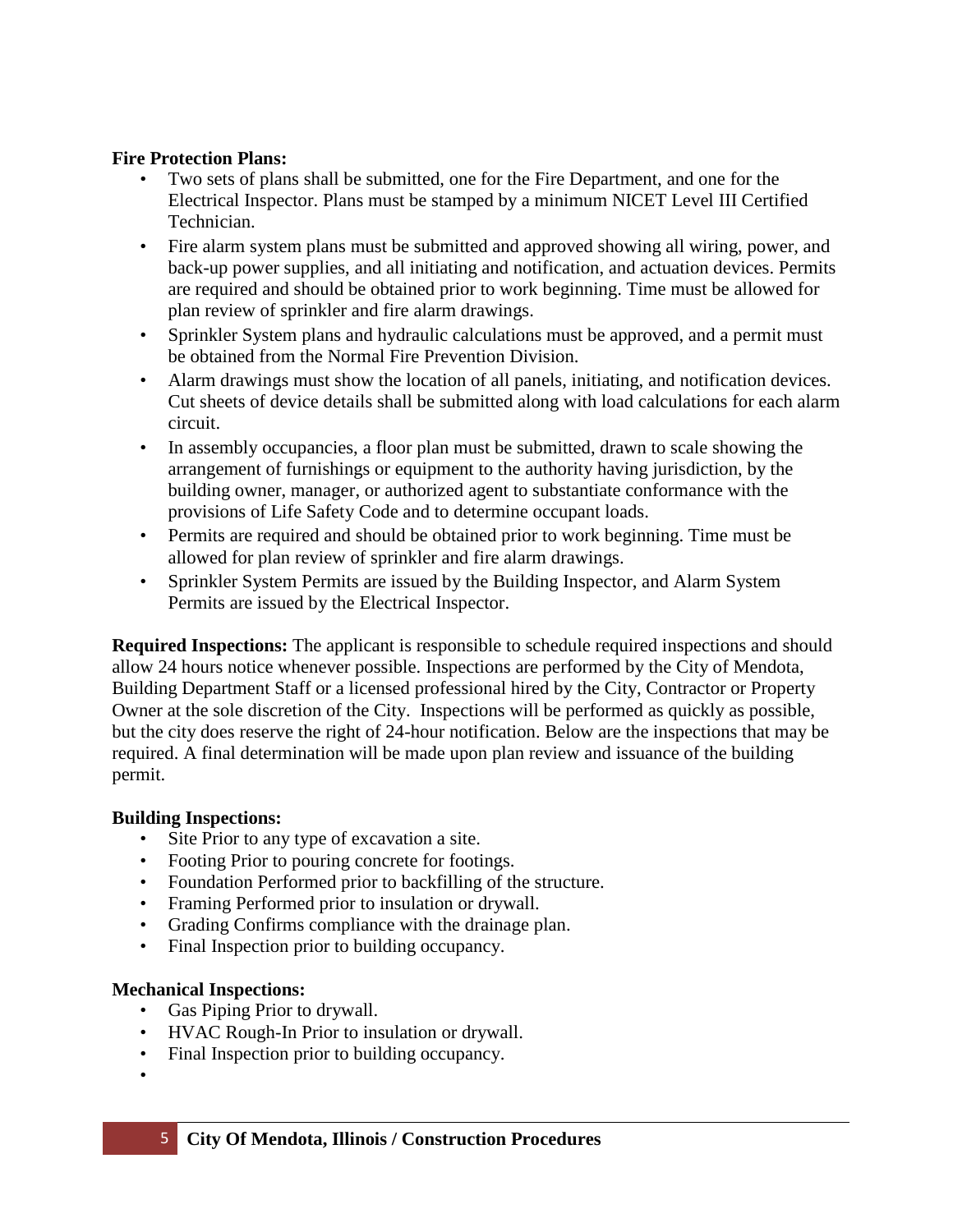## **Electrical Inspections:**

- Rough-In Prior to insulation and drywall.
- Service Necessary for permanent power connection
- Above-Ceiling Prior to installation of ceiling finish.
- Grounding-Bonding Prior to being concealed (drywall, concrete, etc.)
- Final Inspection prior to building occupancy.

### **Plumbing Inspections:**

- Sewer &Water Service Prior to excavation backfill.
- Underground Prior to being concealed (concrete)
- Rough-In Prior to insulation and drywall.
- Backflow Prevention Prior to building occupancy.
- Final Inspection prior to building occupancy.

## **Fire Protection Inspections:**

- Hydro Pressure Test Prior to backfill or occupancy.
- Alarm Test Prior building occupancy.
- Extinguishment Prior to building occupancy.
- Final Inspection prior to building occupancy.